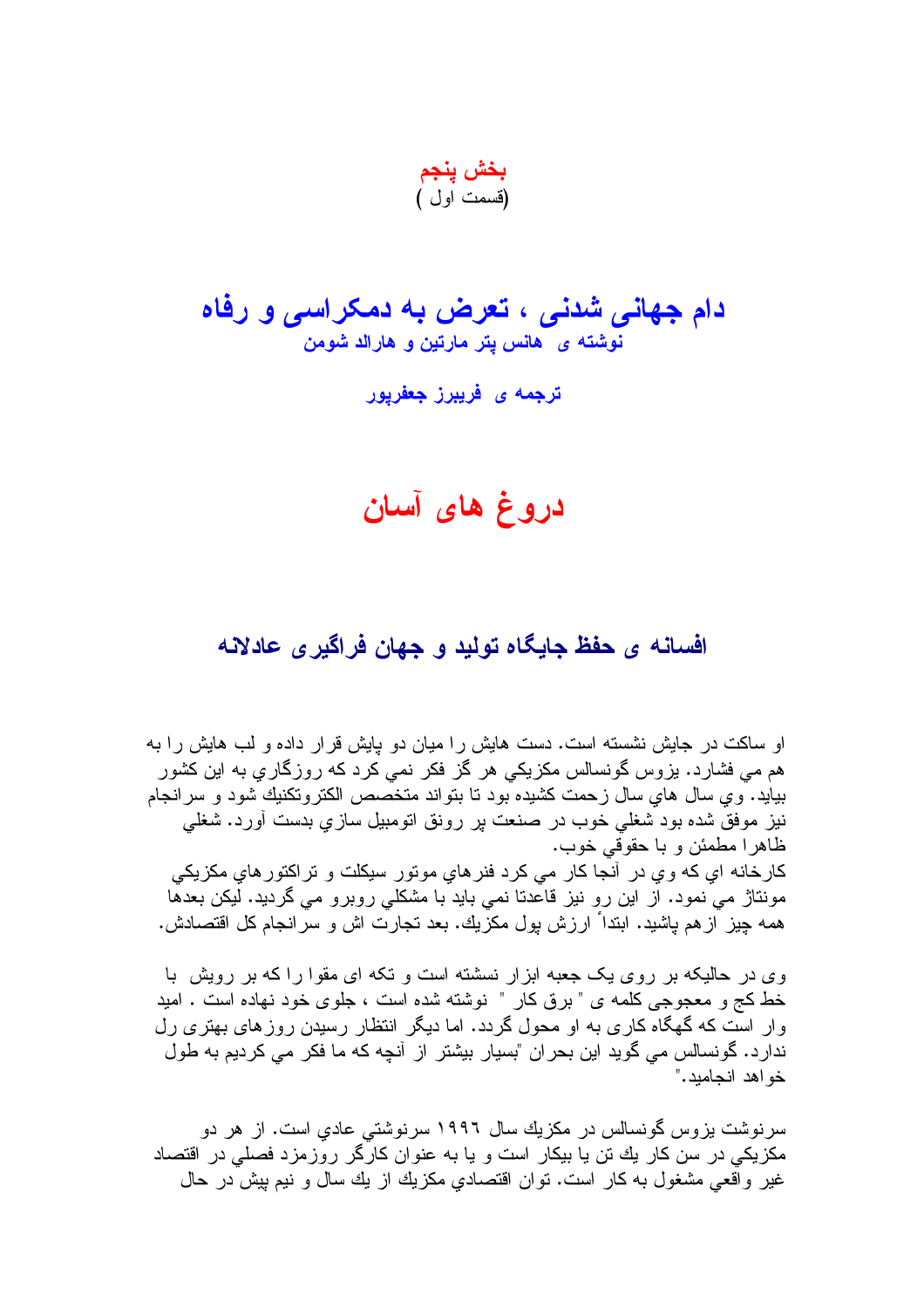نقصان است. ناآرامی های سیاسی ، اعتصابات و خیزش های دهقانی سراسر کشور را به لرزه درآورده اند. و این در حالمی است که طبق نقشه های دولت و مشاوران أمریکای ِاش همه چيز مي بايد برعكس مي گرديد. مدت ده سال تمام سه رئيس جمهور اين كشور يكي بس از دیگری از بیشنهادات بانك جهانی ، صندوق بین المللی بول و دولت آمریكا بیروی كردند. أن ها بخش اعظم صنايع دولتي را به بخش خصوصـي واگذار نمودند، موانـع موجود بر سر راه سرمايه گذاري هاي خارجي را از ميان برداشتند، حقوق گمرکي را ملغي و در هایِ کشور را به رویِ بازار مالی بین المللی باز نمودند. در سال ۱۹۹۳ مکزیك حتی با كانادا و ايالات متحده بيمان تجارت آزاد نفتا را منعقد نمود كه از طريق آن مي بايد در عرض ده سال در بازار أمريكاي شمالي كاملا جاگير مي گرديد. مجمع بين المللي نوليبرال ها به مکزیك به مثابه یكی از شاگردان كوشاي خویش مي نگریست. سرانجام در سال ١٩٩٤ كلوبٍ كشور هاي ثروتمند با قبول عضويت مكزيك از اينكه اين كشور چنان راه سر مشق گونه ای را برگزیده بود، قدردانی نمود.

در نگاه اول چنین به نظر می رسید که این برنامه عملی نیز باشد. تعداد زیادیِ از کنسرن های بین المللی کارخانه های جدیدی در مکزیك گشودند و یا آنکه کارخانه های موجودشان را گسترش دادند. صادرات این کشور ٍ هر ساله ده درصد افزایش می یافت و قروض خارجی دولت که تا سال ۱۹۸۲ نفس کشور را می گرفت ، تقلیل یافت. برای اولین بار مكزيك نيز نشكيل يك قشر مياني هر چند كوچك ، ليكن با قوت خريد بالا را تجربه كرد. قشري كه شركت هاي اقتصادي جديدي بوجود أورده و ماليات هاي خوبي مي پرداخت. ليكن در واقع امر نتها بخش كوچكي از اقتصاد و اهالي كشور از اين معجزه ي اقتصادي سود مي بردند. صنعت بويا و در حال ترقي جديد در بخش هاي شيمي ، الكترونيك و اتومبیل سازی عمدتا وابسته به واردات بودند و مشاغل نسبتا کمی را ارائه می دادند. صنعت بزرگ غالبا دولتی نصیب تعداد قلیلی از سرمایه دار ان بزرگ شد. تنها یك امیر اتوریِ بزرگ صنعتی ۲۰ واحد از کارخانه هایِ بزرگ واگذار گشته را که نصف تولید ناخالص اجتماعی را ارائه می دهند، به خود اختصاص داده است. (۱) در عین حال باز نمودن سریع مرز ها به روی ایالات متحده بخش های مهمی از اقتصاد ملی را دچار رقابت أمریکا نمود. موجی از واردات سراسر کشور را در بر گرفت و صنعت متوسط محتاج کار زياد را به زانو درأورد. فقط در صنعت توليد ماشين افزار هاي صنعتي نيمي از تمامي كارخانه هاي موجود تعطيل گرديدند. همچنين در صنعت با ثبات تهيه ي پوشاك. درصد واقعی رشد اقتصادی کمتر از درصد رشد جمعیت گردید. سرمایه داری نمودن مبالغه آمیز کشاورزی به شکلی نامطلوبی بر کشاورزی که می باید صادرات را به حرکت در آورده و به آن کمك نمايد تا در مقابل عرضه كنندگان غول آساي آمريكاي ِ ايستادگي نمايد، تاثير نهاد. در اثر مکانیزه شدن کشاورزی چندین میلیون از کارگران کشاورزی بیکار گردیده و به شهر های خواه ناخواه مملو از انسان هجوم بردند. از سال ۱۹۸۸ واردات ۵ بار سریعتر از صادرات رشد نمود و باعث ایجاد کوهی از کسری توازن در تجارت خارجی گردید. در سال ١٩٩٤ كسري تجارت خارجي مكزيك بيشتر از كسري تجارت خارجي مجموعه ي كشور هاى آمريكاى لاتين بود.(٢) ليكن اكنون ديگر متخصصين برنامه ريزى رشد اقتصادى مکزیك راه برگشتى نداشتند. دولت براي اينكه مردم را خاموش و ارزش اجناس وارداتى را پائین نگهدارد، ارزّش پول خود را با بالا بردن نرخ سود بالا برد. این سیاست نه تنها نفس اقتصاد داخلی را گرفت ، بلکه باعث هجوم پنجاه میلیارد دلار سرمایه های کوتاه مدت آمریکایی به مکزیك گردید. در ماه دسامبر ١٩٩٤ آنچه اجتناب ناپذیر بود به وقو ع پیوست. رونق اقتصادي به يكباره از هم پاشيده شد. نقليل ارزش پزو اجتناب ناپذير گرديد. روبين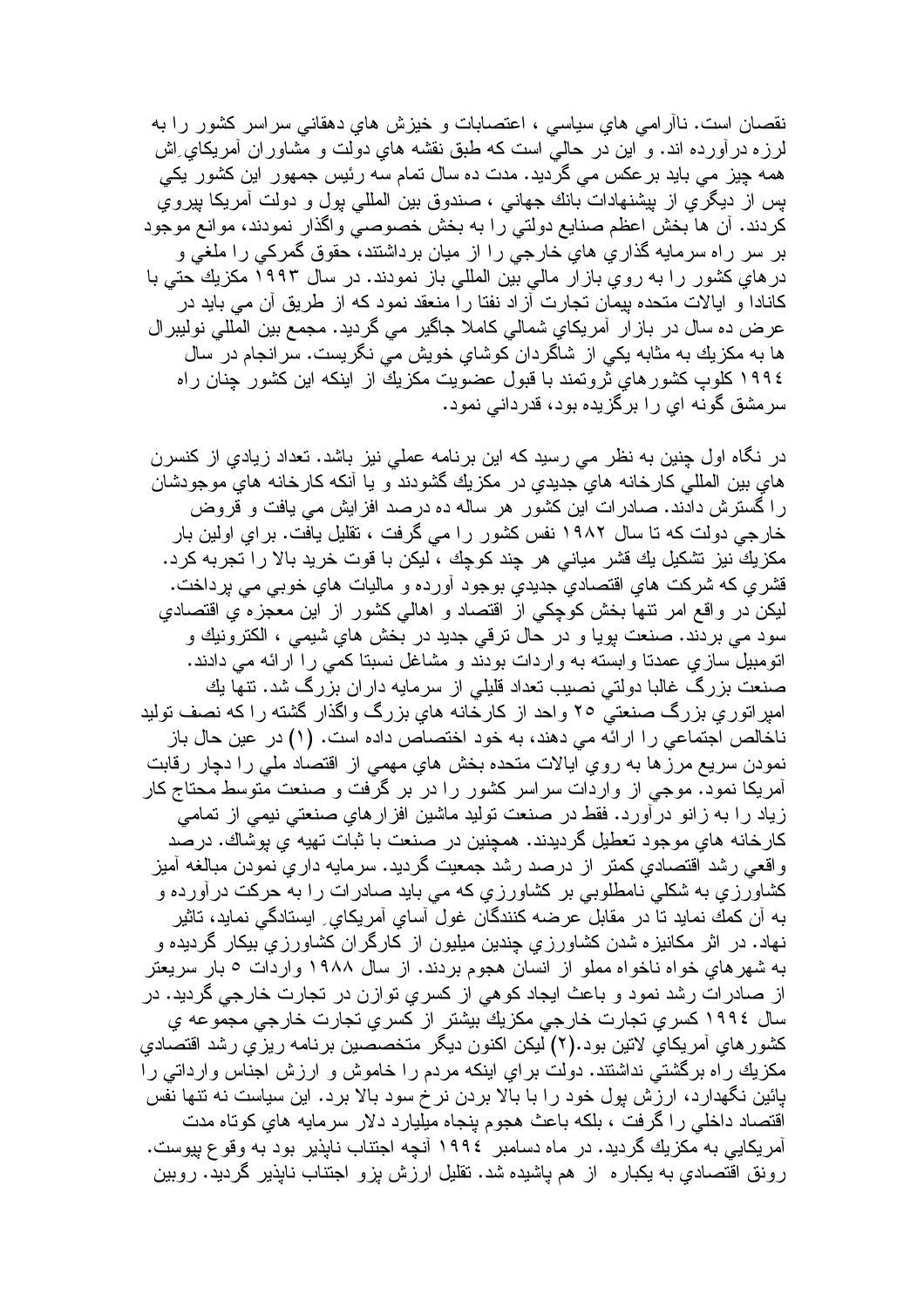وزیر دارایی واشنگتن و کامدیسو رئیس صندوق بین المللی پول از نرس سرمایه گذاران زیان دیده یِ اَمریکایی و ایجاد بِك بحران جهانی در بازار دارائی ، بزرگترین وام تاریخ را بر اي مكزيك تهيه نمودند.(مراجعه شود به بخش ديكتاتوري با مسئوليت محدود). اين وام البته سرمایه گذار ان خارجی را نجات داد، لیکن مکزیك را به یك فاجعه ی اقتصادی دچار گر دانېد. پرزيدنت ارنستو زيديليو براي أنكه اعتماد بازارهاي جهاني را دوباره به دست بياورد باعث وارد آمدن شوکی دیگر به کشورش گردید. نرخ سود ساليانه اي بيش از بيست درصد و صرفه جوئي شديد در مخارج دولتي باعت ايجاد بدترين ركود اقتصادي شصت سال گذشته ي مكزيك شد. در عرض چند ماه يانزده هزار شرکت ورشکسته گردیدند، نزدیك به سه ملیون نفر بیکار شدند و قدرت خرید مردم حداقل بك سوم نقليل يافت.(٣)

بعد از يك دهه رفرم هاي نوليبرالي اكنون وضع اقتصادي اين ملت صد ميليوني واقع در جنوب ريو گراندا از هر زمان ديگري بدتر است. از چریك های دهقانی زایانیست در جنوب نا نقریبا یك میلیون اعضای منشكل قشر متوسط كه قادر به برداخت وام هاي شديدا افزايش يافته ي خويش نيستند، با جنبش هاي اعتراضي مختلفی حکومت را ببی ثبات می نمایند. هوف اشمیت دانشمند علوم اجتماعی آشنا به امور مکزیك معتقد است كه مكزیك هنوز هم یك كشور ایستاده در "آستانه " است ، لیكن نه در أستانه ي مرزهاي ثروت بلكه "در أستانه ي حكومت ناپذيري و جنگ داخلي."(٤)

بدین طریق بیلان ماجر اجوئی نفتا بر ای همسایه ی قدرتمند شمالی نیز منفی می باشد. در ابنداي كار هنگاميكه شركت هاي مونتاژ آمريكايي به جنوب مهاجرت نمودند، حكومت کلینگتون هنوز قادر بود استدلال کند که صادرات در حال رشد کالا به مکزیك بیست و پنج هزار كار اضافي در صنعت صادراتي ايالات متحده بوجود خواهد أورد. ليكن با سرنگوني اقتصاد مكزيك نقاضاي مردم اين كشور براي كالاهاي آمريكايي نيز شديدا كاهش يافت. اضافه ارزش تجار ی سال ۱۹۹٤ ایالات متحده در مقابل مکزیك به عکس خویش بدل گردید و امید افزایش مشاغل در آمریکا بر باد رفت. نتها آنچه که در این میان رشد کرده است سود تمامی آن شرکت هائی است که با کارگران کم دستمزد مکزیکی به تولید می بردازند. نقلیل ارزش بزو برای بسیاری از کنسرن های آمریکایی و همچنین بسیاری از کنسرن های اتومبیل سازی و نولید کنندگان وسائل الکتریکی ألمانی و أسیائی حتی مزیت هائی نیز در باز ار جهاني به همر اه داشت. زير ا بر اي بسيار ي از خانو اده هاي مكزيكي كار در اين كنسرن ها نتها امكان ادامه ي هستي گرديد. البنه اين امر هيچگاه جبر ان كننده ي حتى بخشی از آن زیانی که از هم باشیدگی بازار داخلی متوجه آنان نمود، نمی باشد. از این رو نیز دوباره بر تعداد بناهندگان مکزیکی افزوده گردید. بناهندگانی که به طور غیرقانونی و غالبا تحت شر ایط ماجر اجو پانه ای از ریوگر اندا می گذرند و در ایالات متحده به جستجو ی راهی برای ادامه ی حیات می بردازند. و این درست آن چیزیست که بیمان نفتا می باید از آن جلوگيري مي نمود.

بدین طریق تجربه ی مکزیك ماهیت رویای دست یابی به رفاه از طریق حكومت كامل بازار را به عنوان يك نصور ساده لوحانه بر ملا ساخت. هرگاه كشوري كمتر رشد يافته بخواهد بدون نقويت صنعت خويش و حمايت از آن از طريق ايجاد موانع گمركي ، در مقابل رقبای قوی تری از کشورهایِ صنعتی قد برافرازد، شکست اش بدون گریز خواهد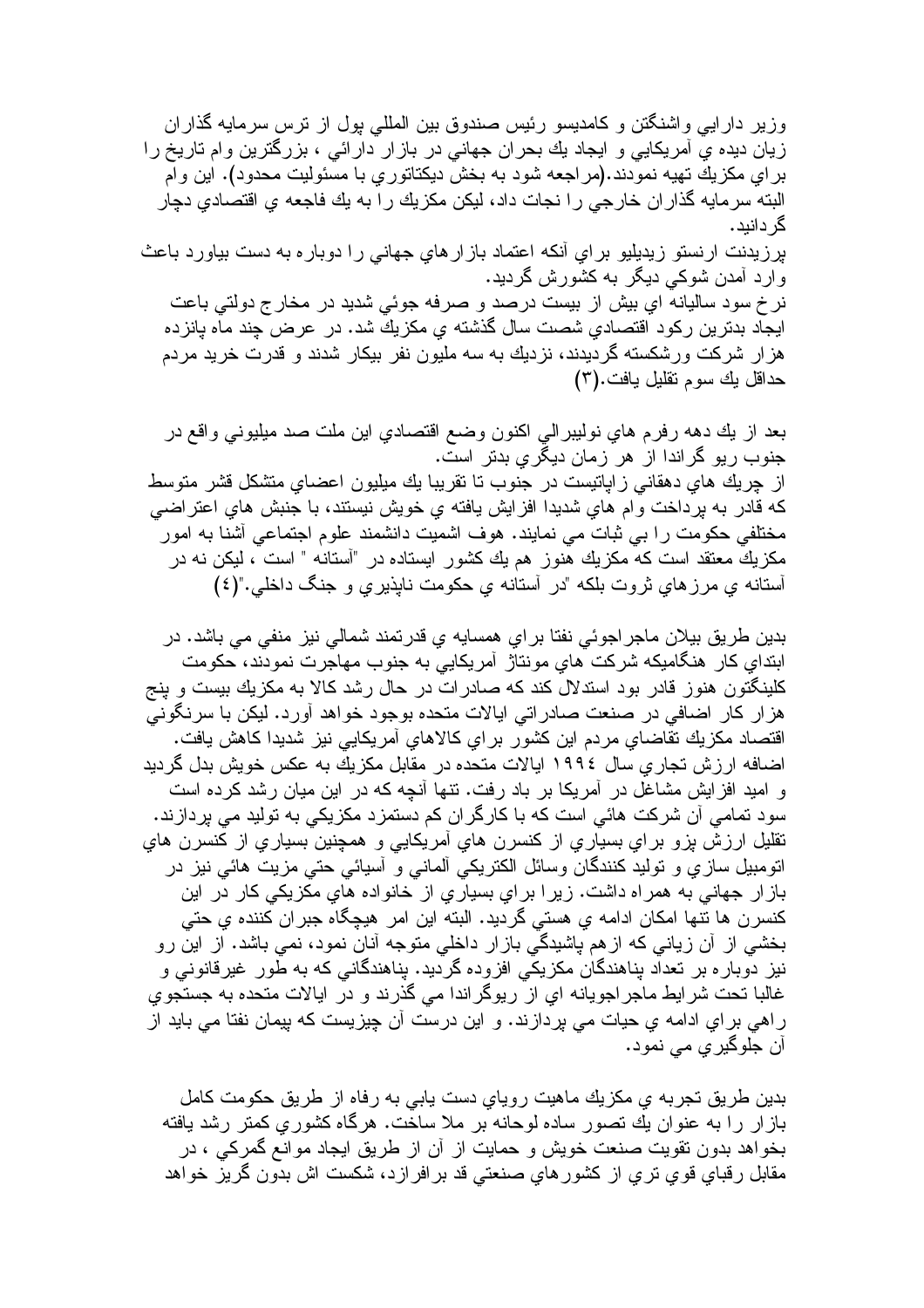بود. آزادي تجارت نتها به مفهوم به كرسي نشاندن حق قوي تر است. و اين امر نتها در آمريكاي مركزي صادق نيست.

ترکیه مکزیك اروپا است. دولت أنکارا به امید مدرنیز ه شدن سریع کشور با اتحادیه ی اروپا قرارداد ایجاد بك اتحادیه ي گمركي را امضا نمود كه از اول سال ۱۹۹۲ به اجرا در آمد. ليكن طر فدار ان مدر نيز ، كر دن تر كيه همچو ن هم نظر ان شان در ٍ مكز يك به نتايج اين كار بر ای باز ار داخلی خویش کم بها داده اند. از زمانیکه این امکان به وجود آمد که با شر ایط اتحادیه ی اروپا از تمامی جهان به ترکیه کالا صادر نمود، کالاهای ارزان خارجی بازار این کشور را تسخیر کرده است. از این رو در عرض شش ماه بیلان تجارت خارجی ترکیه منفی گردید. البته در این مدت صادر ات ترکیه در حدود ده درصد افزایش یافته است ، لیکن افزایش واردات در حدود سی درصد بوده است. دولت اسلامی حزب رفاه از نرس از بین رفتن ذخيره هاي ارزي خواه ناخواه در خطر خويش فورا براي كالاهاي خارجي يك عوارض وارداتی شش درصدی وضع نمود. بیمان گمرکی منعقده با اروپا چنین اقدامات حفاظتی را جایز می داند، لیکن نتها به مدت دویست روز . بدین ترتیب ترکیه در دام افتاده است.(٥)

بدین طریق یکبار دیگر ثابت می شود که جذب گردیدن بدون حفاظ کشور های در حال رشد بر امید لیکن کم سرمایه به بازار آزاد کشورهای شدیدا رشد یافته ی صنعتی بیش از آنکه سود آور باشد، زیان آور است. این شناخت جدیدی نیست. بر خلاف بسیار ی از معتقدین به بازار در اروپا و آمریکا بسیاری از حکومت های کشورهای فقیر جنوب این مسئله را از سال هاي بيش درك كرده اند. و براي دستيابي ملت هاي شان به رفاه راه عاقلانه نري را هموار مي سازند.

## اژدها به جای گوسفند ــ معجزه ی آسیائی

دیر زمانی است که خارجیان با اشتیاق به بنانگ می روند. در قرن گذشته آب و هوای ساحلـي و زمين هاي حاصلخيز بنانگ نظر استثمارگمران انگليسي را به خود جلب نمود و در جزیره ای در سواحل غربی تابلند\_مالزی بك بابگاه نظامی بنا نمودند. حتی امروزه نیز در جورج تاون پایتخت این جزیره جنب و جوش چشم گیری حاکم است. اما أنچه امروزه نظر مسافرین را به خود جلب می نماید نه تجارت میوه های باغستان ها و یا مناظر دیدنی ، بلکه منطقه ی صنعتی این جزیر ه است. همه روزه مسافرین زیادی از ژاین و اروپا و آمریکا در کنار نوارهای رونده ی ` سالن فرودگاه ازدحام می کنند. کنسرن های تگزاس اینسترومنت ، هیتاشی ، اینتل ، زاگانه و هولت \_ یکرد با بلاکارت های بزرگی نشان می دهند که دیگر هیچ کنسرن بزرگ الکترونیکی نیست که در اینجا نمایندگی نداشته باشد. اهالي مالزي با افتخار جزيره ي توريستي گذشته ي خويش را "سيليکون ايسلند" مي نامند. جزیره ای که کارخانه هایش این کشور آسیای جنوب شرقی را به بزرگترین صادر کننده ی رایانه در جهان نبدیل نموده است و براي سیصد هزار نفر کار به وجود أورده است.

بنانگ نتها یکی از نشانه های نحیر انگیز أن انقلاب اقتصادی است که این کشور کشاورزی گذشته از بیست و بنج سال بیش تجربه می کند. اقتصاد مالزی از سال ۱۹۷۰ رشد سالبانه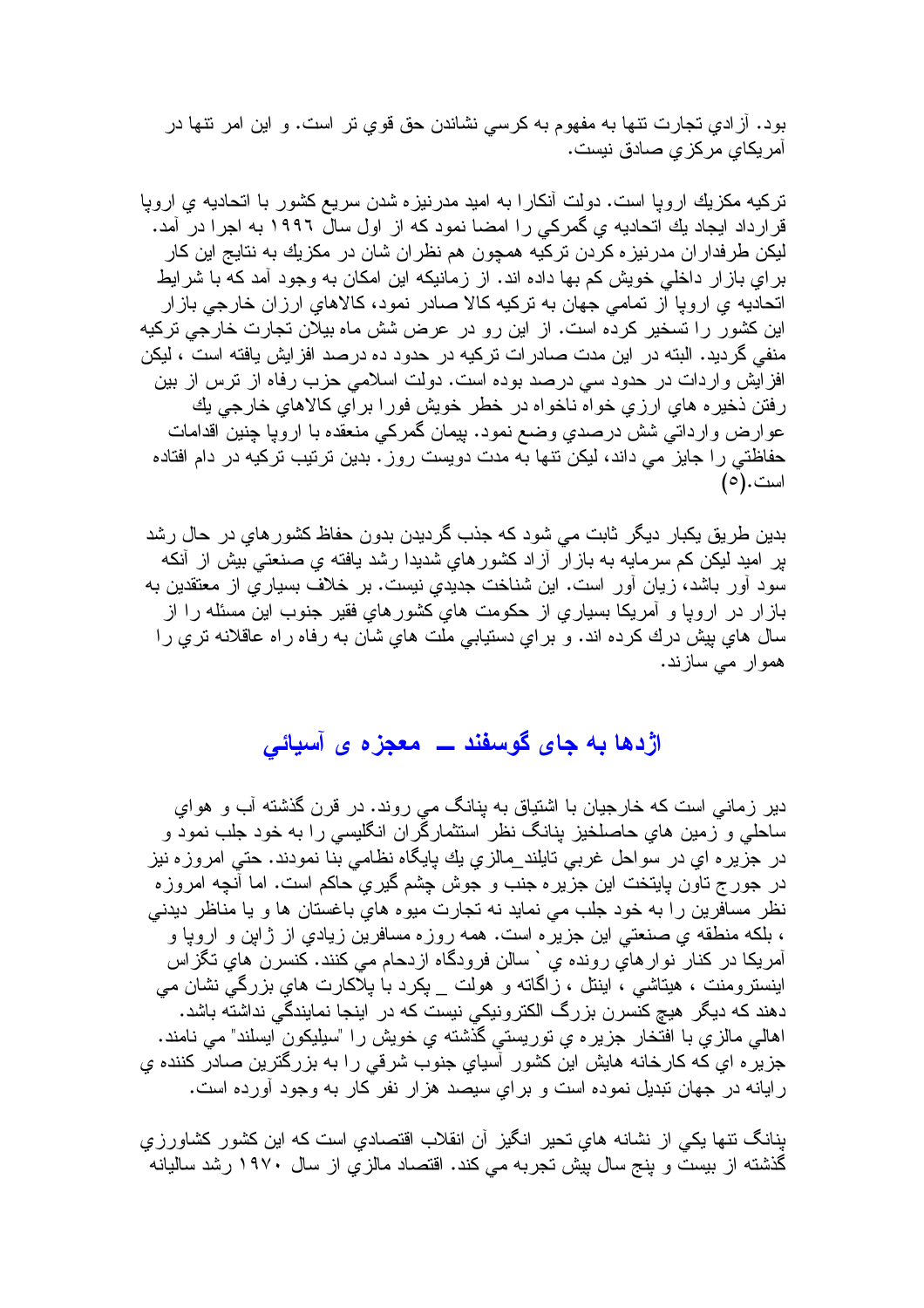اي معادل هفت نا هشت درصد دارد. رشد ساليانه ي نوليدات صنعتي حتى به ده درصد مي رسد. امروزه به جاي پنج درصد بيست و پنج درصد نيروي كار مالزي در بخش صنايع مشغول به کار است و بك سوم كل بازدهی اقتصادیِ را به عهده دارد. از سال ۱۹۸۷ تا سال ۱۹۹۰ در آمد سرانه ی این خلق بیست میلیونی دو بر ابر گردیده و به چهار هزار دلار رسیده است. اگر نقشه های دولت عملی گردند این در آمد سرانه می باید تا سال ۲۰۲۰ پنج برابر گردیده و به سطح ایالات متحده برسد.(٦)

این نتها مالزیِ نیست که با شیوه ایِ جالب نوجه در پی دستیابی به رفاه است. کره جنوبی ، تابوان ، سنگابور و هنگ کنگ بیش از این بعنی از زمانیکه "ببر" آسیا هنوز جیزی محسوب نمی گردید، به استاندارد امروزیِ مالزیِ رسیده بودند. آخرین کشورهائی که به این راه با نهادند تايلند، اندونزي و چين بودند كه امروزه به عنوان "اژدها"ها از موقعييت هاي مشابهي برخوردار گشته اند. اقتصاددانان و صاحبان صنايع تمامي جهان معجزه ي اقتصادی آسیا را نمونه و دلیلی زنده بر ای این امر می دانند که در اقتصاد باز ار ر اه حلی براي نجات از فقر و عقب افتادگي وجود دارد. ليكن شكوفائي اقتصادي نوع أسيائي با سرمایه داری همراه با سیاست عدم دخالت دولت در امور اقتصادی حاکم در غالب کشور های صنعتی غرب کمتر نقطه ی مشترکی ندارد. تمامی کشور های در حال ترقی أسيائـي بدون استثنـاً بـه شيوه اي منوسل گرديده اند كـه هم اكنون در غرب مورد نمسخر قرار دارد. این شیوه عبارت است از سرمایه گذاریِ هایِ بر حجم دولتی در تمامی سطوح اقتصادي. "اژدها"ها به جاي اينكه اجازه دهند آن ها را مانند يك گوسفند به كشتارگاه رقابت جهانی ببرند(همچون در مورد مکزیك)، از جاكارتا تا یكن با ایجاد اقتصادی هدایت شده نوسط دولت ابزار مننوعي براي كنترل رشد جامعه بوجود أورده اند. براي أن ها جا افتادن در بازار جهاني نه هدف بلكه نتها وسيله ايست كه از أن با احتياط و تفکر استفادہ مے شود.

در نمامي کشورهاي در حال نرقمي أسيائي باز نمودن درهاي اقتصاد کشور بر روي خار ج از اصل ناوهاي هواپيمابر كه از ابداعات ژاپن است ، پيروي مي كند. يعني با مقررات نكنيكي و گمرك بالا از ورود كالاهاي مشابه خارجي در نمامي أن رشته هاي اقتصاد داخلي که هنوز براي رقابت خارجي ضعيف مي باشند، جلوگيري به عمل مي آيد. از سوي ديگر دولت و نهادهای دولتی با تمام امکانات خویش از تخفیف هایِ مالیاتی گرفته تا در اختیار نهادن فراساختار هاي مجاني نوليدات صادر اتبي را نقويت مي نمايند. يكي از ابزار مهم اين استر انژی دست کاری در نرخ بول خویش است. تمامی کشور های آسیائی نمونه ی ژالین را کپی می نمایند و ارزش پول خویش را با خرید پول در اوقات ضروري به طور مصنوعی بائین نر از قدرت خرید واقعی اش نگاه می دارند. از این رو در حالیکه سطح متوسط .<br>دستمزدها در كشورها*ي* أسياي جنوب شرقي نسبت به ارزش خارجي پولشان يك چهلم سطح منوسط دستمزدهای اروپائی می باشد، قدرت خرید داخلی این دستمزدها نتها بك هشتم قدرت خريد دستمزدهاي اروپا مي باشد.(٧)

مهندسین منخصص رشد اسیائی نتها با امواج کوناه مدت سرمایه به باز ار های دار ائی هجوم نمی برند. سرمایه گذاریِ هایِ غیر مستقیم در رقابت فراملیتی نیز از قواعد دقیقی بپرویِ مي كنند. مثلا مالزي به طور منظم سهيم گرديدن كارخانه هاي دولتي و خصوصي و ايجاد كنسرن هاي مشتركي را سازمان مي دهد. بدين طريق مرتبا تعداد بيشتري از شركت هاي داخلی به دانش نولید بخاطر باز ار جهانی دست می یابند. تمامی این کشور ها بر ای بالا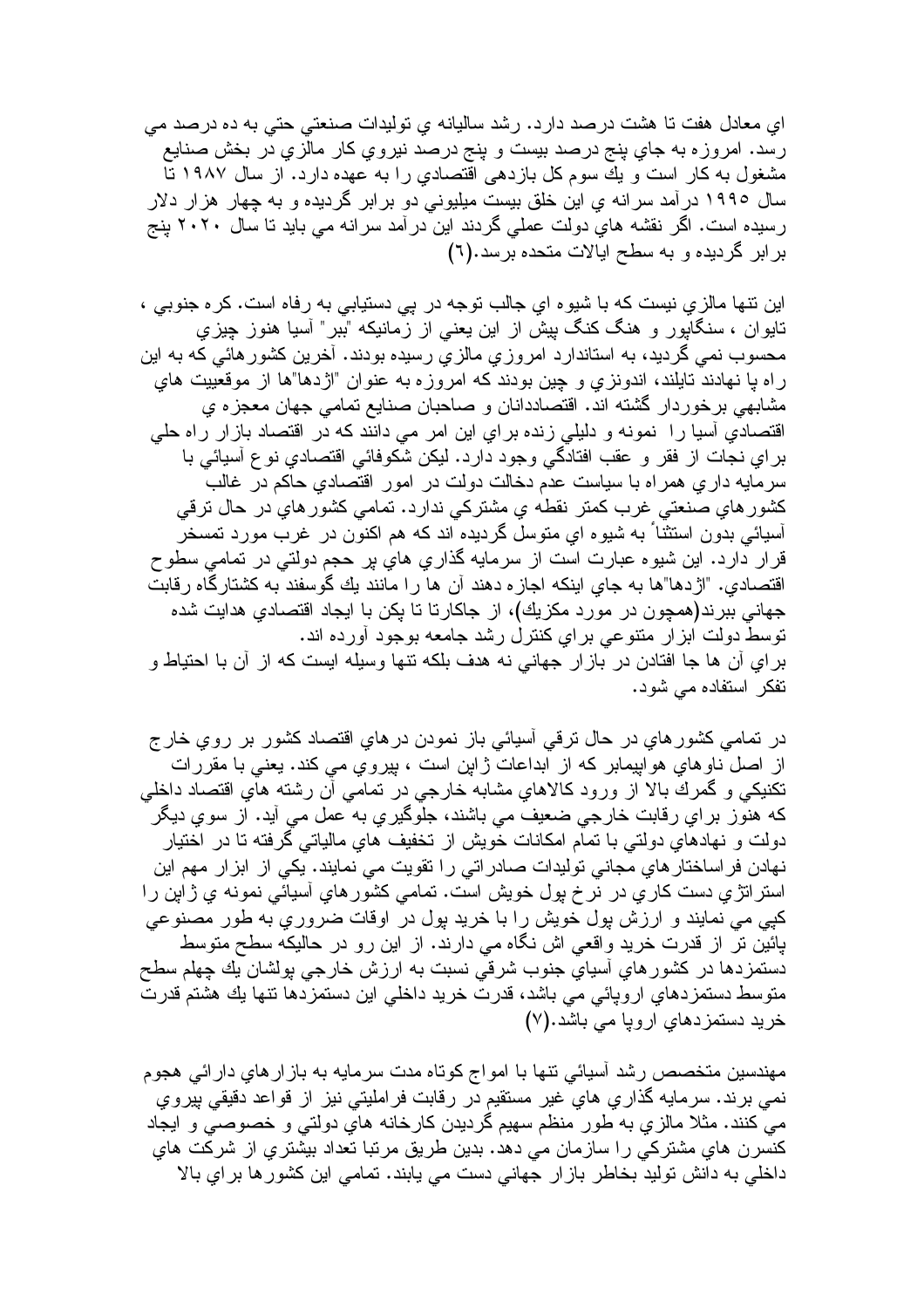بردن سطح تخصص مردم بخش قابل توجهي از بودجه ي خويش را صرف سرمايه گذاري درسیستم آموزشی می نمایند.

آن ها در هر كجا كه اين اقدامات كافي نباشند خريد ليسانس ها ، اختر اعات و انتقال تکنولوژی را از طریق عقد قراردادهای تکمیلی تضمین می نمایند. از این گذشته مقررات خاصبی در مورد سهم تولید کنندگان داخلی در تولیداتی که به باز ار جهانی عرضه می گردند باعث می گردد که بخش قابل توجهی از سودهای حاصل از صادرات در خود کشور باقی بماند و در ساختمان کارخانه های وطنی جریان یابند. از این رو اگر چه ارزان ترین اتومبيل مالزي يعني بروتون با كمك كنسرن ميتسوييشي ساخته مي شود، ليكن هفتاد درصد قطعات اش در داخل نولید می شوند. با وجود اعتراضات بی حاصل کنسرن های انومبیل سازي کشور هاي صنعتي غرب اندونزي نيز در همکاري با دو کارخانه ي اتومبيل سازي كره اي از همين استراتڙي بيروي مي كند. تمامي اين اقدامات در خدمت يك هدف مشترك است و ْ أن اينكه دولت هاي اين كشور ها خود مختار باقي مانده و كنترل مي كنند كه كدام سرمايه هاي داخلي و يا خارجي در خدمت اهداف سياسي مورد نظر دولت اند. هر كس حاضر به این کار نباشد به بازی گرفته نمی شود.(۸)

موفقیت های حاصله نشان می دهند که برنامه ریزهای اقتصادی آسیائی سیاست درستی را دنبال می کنند. نقریبا تمامی کشور های در حال شکوفائی آسیائی ابتدا ً همچون مکزیك به عنوان سازندگان وسائل مورد نیاز کنسرن هایِ جهانی آغاز نمودند. لیکن هدایت کنندگان کشور در نهادهای دولتی تا کنون هیچگاه حمایت و رشد اقتصاد داخلی خویش را از نظر دور نداشته اند. حمایت و رشدی که بودجه اش فقط با صادرات کالاهای ساخته شده نوسط شعبات كنسرن هاي خارجي پرداخته مي شود. بدين طريق آن ها بندريج كارخانه هاي بزرگ نیمه خصوصی نیمه دولتی خویش را که اینك خود وارد بازار جهانی می شوند، بنا مي نهند. اين نتها كره ي جنوبي نيست كه شركت هاي عظيم خصوصبي \_دولتي همچون هیوندی و سامسونگ را که در زبان محلی "شابول " نامیده می شوند بوجود أورده است. شركت هائي كه با ساختن از انومبيل نا رايانه وكشتي حوزه هاي توليدي متعددي را در آن واحد در زیر سقف بك كنسرن جا داده اند. كشور در مقایسه با كره ى جنوبى نسبتا کوچك مالزي نيز با بيست ميليون نفر جمعيت اش امروزه داراي شش كنسرن عظيم است که بزرگترین آن ها یعنی سیم \_داربی از طریق دویست کارخانه ی وابسته به خود در بیست و یك كشور جهان به پنجاه هزار انسان كار داده است. ارزش سهام این كنسرن بیشتر از سرمایه یِ بزرگترین شرکت هوالپیمائی اَسیا یعنی شرکت هوالپیمائی سنگالپور است.

بدین طریق جهانی شدنی اقتصاد بهیچوجه نتها از یك اصل واحد بیروی نمی كند. در حالیکه کشورهای مرفه قدیمی عقب نشینی دولت را نبلیغ می کنند و به نیروهای بازار دائما میدان بیشتری می دهند، تازه واردین درست عکس این سیاست را اجرا می کنند. و همان متخصصین امور کنسرن هائی که در ایالات متحده یا آلمان هرگونه دخالت دولت در تصميمات مربوط به سرمايه گذاري هاي شان را شديدا رد مي كنند، ميلياردها دلار سرمايه ي خود را با رضايت خاطر نحت قواعد ديوان سالاراني كه بدون هرگونه خجالتي كارشان را برنامه ريزي اقتصادي مركزي مي نامند، به كار مي اندازند. چشمک سودهاي ناشي از درصد رشدهائی دو رقمی قیود ایدئولوژیك را به سوئی می زنند.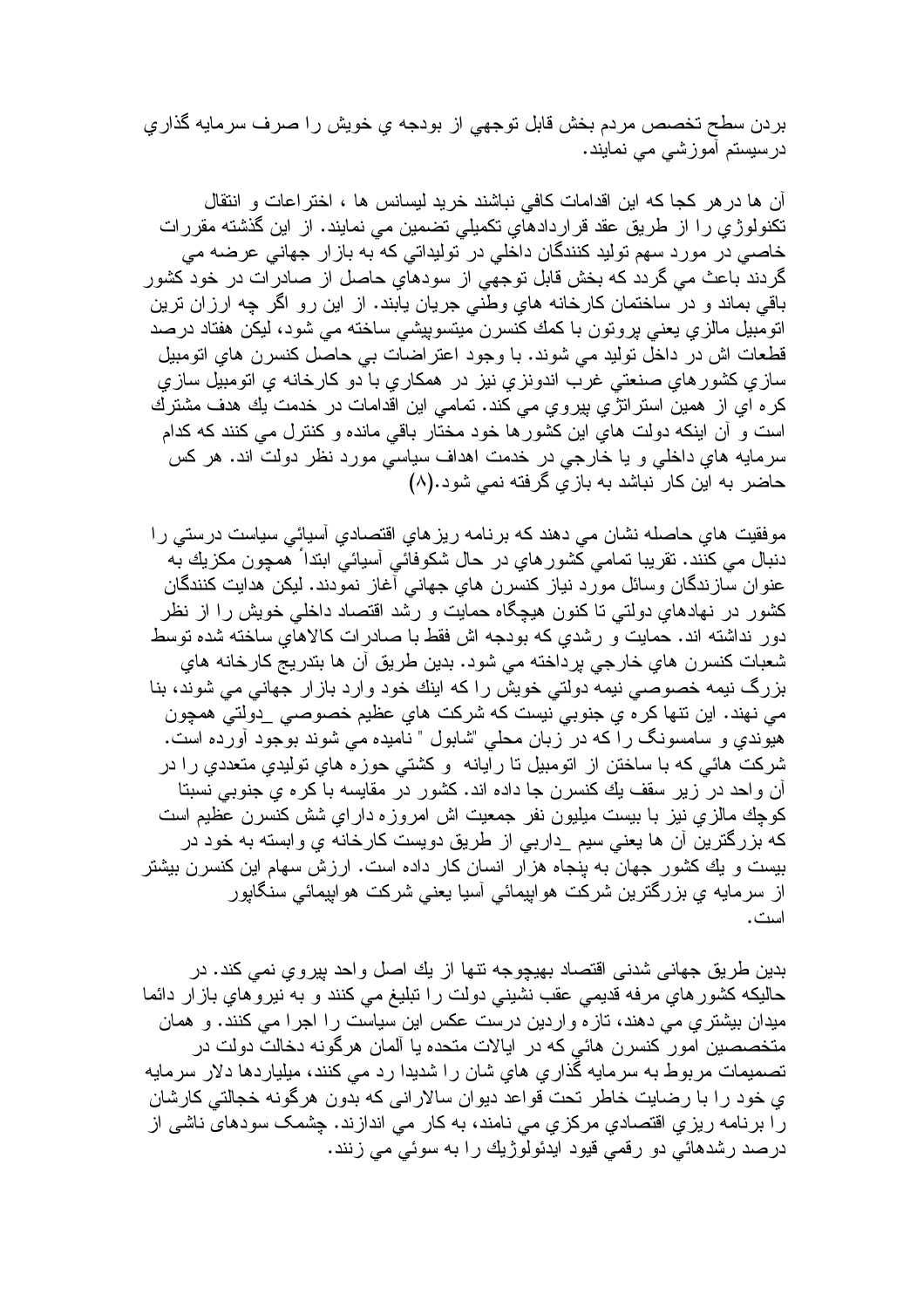## تجارت منصفانه: حمايت از بيچارگان ؟

روشن است که معجزه ی آسیائی نیز گوشه های تاریك خاص خود را دارد. شکوفائی اقتصادي دست به دست رشوه خواري ، سركوب سياسي ، نابودي محيط زيست و استثمار بي پايان كارگران فاقد هرگونه حقوق اجتماعي كه اكثريت شان را زنان نشكيل مي دهند به بیش می رود. برایِ مثال کفش هایِ ورزشی گران قیمت نایکی که در ارویا و أمریکا جفتی صد و بنجاه دلار به فروش می رسند توسط صد و بیست هزار گارگر زن و مردی که دستمز د روز انه ای کمتر از سه دلار دارند در کارخانه های بیمانکار کنسرن نایکی در اندونزیِ نولید می شوند. این مقدار حقوق که معادل حداقل حقوقی است که قانون بر ایِ نیمی از هشتاد میلیون نفر نیرویِ کار کشور تعین نموده است ، حتی برایِ اندونزیِ نیز حقوقی ناچيز محسوب مي گردد.(۹) حکومت ديکتاتوري سوهارتو که از سه دهه ي پيش در اندونزیِ حاکم است برایِ حفظ این مزیت هرگونه اعتراضات کارگریِ را در نطفه خفه می کند. مثلا هنگامیکه در پائیز ۱۹۹۰ یکی از کارگران ۲۲ ساله یِ نایکی بنام تونگیس سیتو هور انگ در شهر صنعتی سر انگ همکار ان اش ر ا بر ای بك اعتصاب ساز ماندهی می نمود، توسط نیروهایِ ارتشی به مدت هفت روز در یکی از انبارهایِ کارخانه محبوس گردیده و بیست و چهار ساعته مورد بازجوئی قرار گرفت. معذالك سیتوهورانگ شانس آورده و سرانجام آزاد گردید و نتها کارش را از دست داد. کسانی دیگر مانند دو نن از زنان فعال سندیکای کارگری به نام های سوگیارتی و مارسیناه برای شجاعت شان بهائی برابر زندگی شان برداختند. اجساد در ریر شکنجه تکه تکه شده ی آن ها در زباله دانی ً کارخانه هائی که می خواستند در آن ها اعتصابی را سازمان دهند، بیدا شدند. وزیر صنایع اندونزی دلیل این امر را رقابت در حفظ جایگاه تولید که دیگر مدت هاست در کشور های کم دستمزد نیز در جریان است ، می داند. وی این استثمار نائید شده توسط دولت را جنین توجیه می کند. در چین ، ویتنام و بنگلادش نیز دستمزدها بیشتر از اندونزی نیستند و اگر حداقل دستمزدهای ما افزایش بابد"دیگر قادر به رقابت با آن ها نخواهیم بود." استرانژی حکومت این است که تنها تولیدات بر ارزش را به کشور جلب نماید.(۱۰)

این قدم ر اکشور ِ همسایه یعنی مالزی دیگر ِ مدت هاست که بِشت سرنهاده است. بر ای بسیاریِ از مردم مالزیِ ورودٌ کشورشان به جرگه یِ خالقین ارزش هایِ اقتصادیِ بهمراه اشتغال كامل و افزايش دستمزدها بوده است. زيرا دولت حداقل اجازه ي تشكيل شوراهاي كارگر ي كارخانه ها را داده است. البته مالزي بهيچوجه كشور ي آزاد با حقوق دمكر اتيك نمی باشد. رژیم محمد ماهاتهیر که از پانزده سال بیش قدرت را در دست دارد، شدیدا نمامی وسائل ارتباط جمعی را سانسور می کند. اعتصابات و تجمعات ممنوع می باشند. احزاب ابوزیسیون نتها در خدمت اجرای سناریوئی هستند که می باید انتخاباتی آزاد را برای افکار عمومی جهان به نمایش بگذارد. رشد ظرفیت اقتصادی بك قشر میانی دوش به دوش شرایط غالبا غیر انسانی کار برای اقشار پائینی و آزادیِ کشیدن شیره یِ جان بیش از بِكَ مبلِيونِ كارگر خارجي اهل فقيرترين كشورِ هاي همسايه به بيش مي رود. اين كارگران خارجی خواه ناخواه می باید بعد از سه سال کشور را نرك نمایند تا جای خود را به نیروهای کار بازهم ارزان تر بدهند. از این رو مثلا کنسرن زیمنس می باید به کارگران متخصص بومي حقوق هاي نسبتا خوبي بپردازد، اما با ششصد كارگر اندونزيائي اش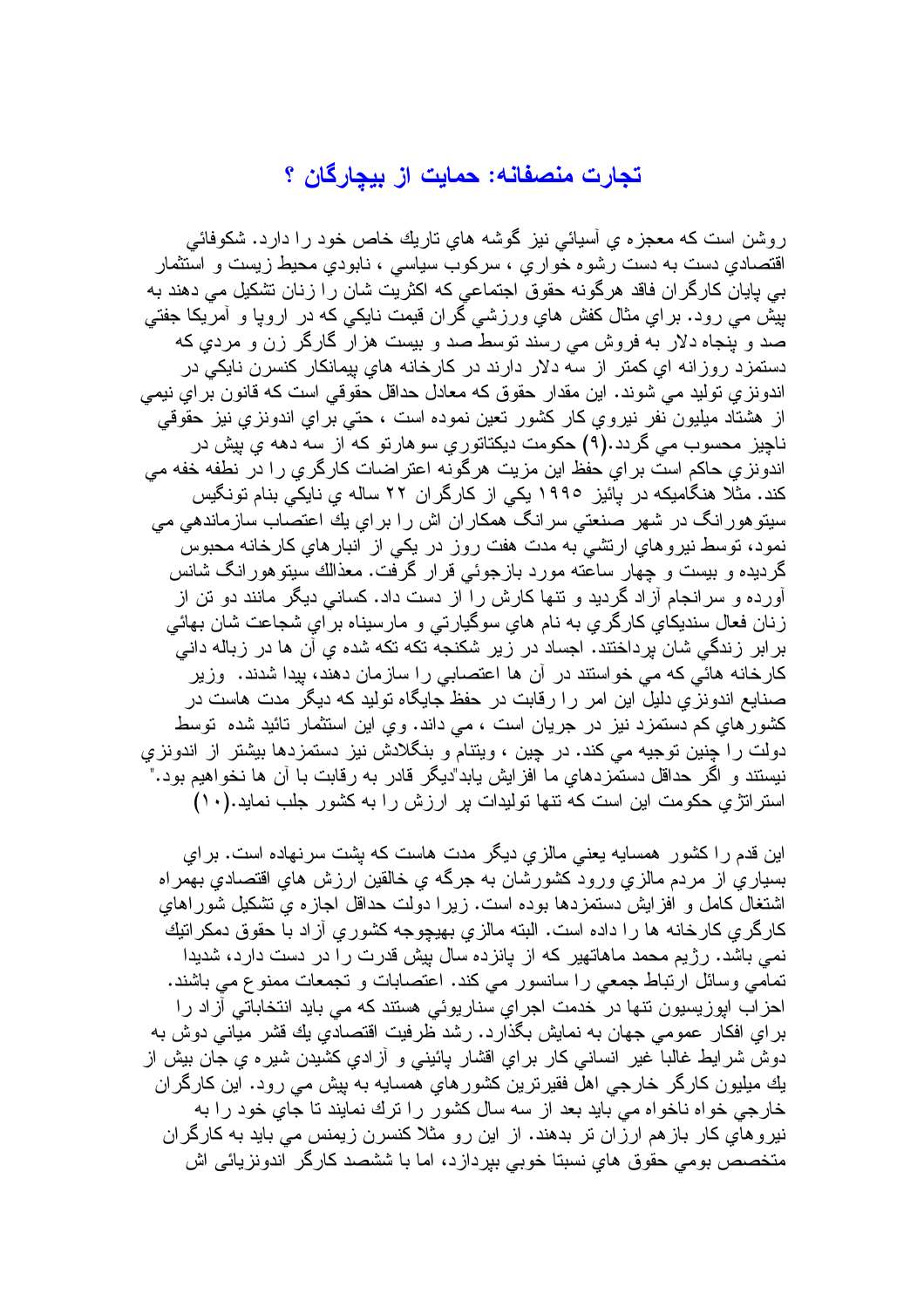همچون بردگان رفتار می نماید. این کارگران می باید بر ای سیصد و بنجاه مارك حقوق ماهیانه شش و یا در بیشتر موارد هفت روز در هفته کار کنند و در یك مجموعه ی ساختماني متعلق به خود كارخانه زندگي مي كنند كه شب ها در هايش همچون در هاي يك زندان از بیرون قفل می گردند. رئیس زیمنس برای اینکه از فرار این کارگران قبل از به پایان رسیدن قرارداد سه ساله شان جلوگیریِ نماید، پاسپورت هایشان را می گیرد.(۱۱)

در چین ، یعنی در کشوری که بیش از بانزده هزار شرکت مختلط چینی خارجی با سهامدارانی از تمامی جهان می خواهند سهمی از رشد انفجار گونه ی اقتصاد بازار ببرند، دیگر رفتار با کارگران خارجی واقعا بیشرمانه است. کارگران زن می باید روزانه بانزده ساعت در كنار ميزهاي خياطي به دوختن منگنه و يا بسته بندي بپردازند. يكي از نشريات محلّی در این بار ه می نویسد:"کارگران را مجبور می سازند چون ماشین کار کنند." این کارگر ان غالبا می باید هنگام استخدام ودیعه ای معادل چندین بر ابر حقوق ماهیانه ی خویش به کار خانه بسیارند که اگر بدون موافقت مدیریت کارخانه استعفا دهند، از بین خواهد رفت. أن ها شب هادر سالن هاي نتگي بصورتي بهم فشرده بسر مي برند. درهاي اين سالن ها غالبا از بیرون بسته می شوند و در صورت بروز حریق به دام های مرگ مبدل می شوند. حتبی دولت مرکزی بکن نیز اعتراف نموده است که قوانین کار غالبا نادیده گرفته می شوند. در سال ۱۹۹۳ تنها در عرض شش ماه در کارخانه های چین بازده هز ار سانحه ی منجر به مرگ و بیست و هشت هزار آتش سوزی روی داده است.(۱۲) در عین حال اما حاکمین به نام طبقه ی کار گر چین هر گونه حرکت اعتر اضی مخصوصا در مناطق ویژ ه ی سرمایه گذار ي هاي خارجي را ممنو ع نموده اند. طبق گزارش كنفدر اسپون بين المللي سنديكاهاي آز اد در ماه ژوئن ۱۹۹۲:"هر کس که به این شر ایط اعتر اضبی نماید و یا کوشش کند سندیکائی را پی ریزی کند فورا به سه سال کار اجباریِ محکوم می گردد. در حال حاضر جند صد نفر از فعالین سندیکاها در زندان بسر می برند."(۱۳)

غالب دولت های غربی برای کسب سهمی از بازار چین در برابر این رفتار طبق معیار هایِ غرب \_ غیرقابل قبول بگونه ایِ تعجب آور محتاط رفتار می نمایند. این نابینائی عمدي را أخرين بار روساي دولت هاي اروپاي غربي در اوائل ماه مارس ١٩٩٦ در بانکوك در ملاقاتی با همتابان أسیایِ جنوب شرقی شان به خاطر گسترش روابط اقتصادیِ مشترك به نمايش گذاشتند. همزمان با أنكه در سالن كنفرانس سخنگويان يكي بعد از ديگري از ايجاد تفاهم ميان ملت ها سخن مي گفتند، نمايندگان بيش از صد تشكيلات كارگري در يك كنفر انس متقابل بر عليه شرايط غير انساني در كارخانه هاي آسيا اعتراض مي نمودند. در همین زمان ده هزار کارگر تایلندی بعنوان اعتراض به تقسیم ناعادلانه ی ثروت در حال رشد كشورشان در جلوي كاخ نخست وزيري چادر زده بودند.(٤١) ليكن هيچيك از مهمانان اروپائی حتی بك كلمه نیز در این مورد بر زبان نیاوردند. در عوض نخست وزیرهای آلمان و بریتانیا ترجیح دادند در مذاکر ات بشت در های بسته ی خویش بر ای عقد قر ارداد با کنسرن هائی که هنوز ّ نام های ألمانی با انگلیسی بر روی خود دارند، عشوه گری کنند. بمو از ات این پور گن شر مب رئیس مرسدس بنز ِ اعلام نمود آلمان می باید آماده ی "آموختن از أسبا باشد."و كنفرانس صنعت و نجارت بارلمان ألمان نتايج مطالعاتي را منتشر نمود كه در آن "ثبات سیاسی " و "شر ایط بسیار خوب سرمایه گذاری " دیکناتوری اندونزی مورد تمجيد قرار گرفته بود.(١٥)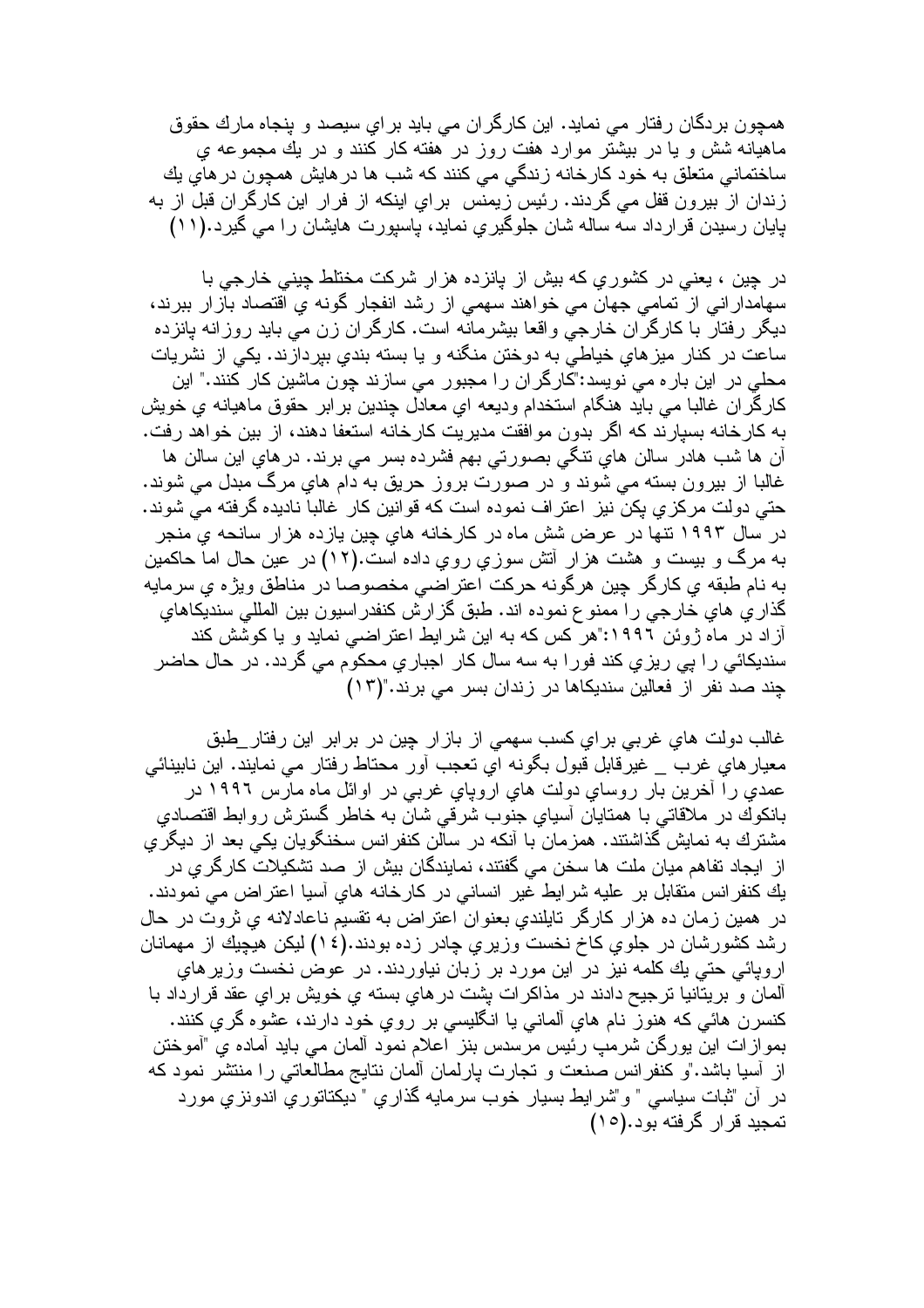جِنين ناديده گرفتن حقايق حامل بيام شومي است و آن اينكه اگر منافع اقتصاد جهاني ايجاب کند حفط محیط زیست و بهداشت ، دمکر اسی و حقوق بشر می باید نادیده گرفته شوند. بر عکس جان او انز مدیر کل کنفدر اسیون جهانی سندیکاها اخطار می کند که "ما نباید اجاز ه بدهیم که رژیم های قدرتمدار به عنوان بیش شرط لازم برای دستیابی به موفقیت های اقتصادي قلمداد گردند. نتها در دمكراسي ها مي نوان در مورد نقسيم عادلانه ي سود به جدل برداخت." از این رو نیز اوانز از آن به بعد همچون اغلب نمایندگان سندیکاهای تمامی جهان سعی دارد تحریم اقتصادیِ کشور هائی را که به حقوق بشر تجاوز نموده و معیار های حفظ محبط زیست را نادیده می گیرند، بکرسی بنشاند.

عجالتا حکومت کلینگتون که با کمك سندیکاها انتخاب گردیده است این درخواست آن ها را مطابق سیاست خویش خوانده و نماینده ی ایالات متحده در یابان مذاکرات مربوط به تشکیل سازمان تجارت جهاني بيشنهاد اضافه نمودن بندي در مورد احترام به حقوق اجتماعي کارگران و حفظ محیط زیست را به متن بیمان وتو نمود. بر طبق این بند می باید از كشور هائي كه ثابت شده باشد محصولات صادر انيشان در شرايطي خلاف قوانين حقوق بشر و تشکیلات بین المللی کار سازمان ملل متحد تولید می گردند، به سازمان تجارت جهانی شکایت گردد و در صورت لزوم با گمرکات نتبیهی مجازات گردند. لیکن این نتها کشور هائی که احتمالا شامل این بند می گردیدند نبودند که به این بیشنهاد رای منفی دادند. بیشك بر مُقاومت آن ها می شد غلبه نمود. زیرا با این قرارداد جدید، از آن جا كه بسیاری از عوارضات حفاظتي و موانع تجاري از بين مي رفت ، زيان هاي فراواني متوجه شان می گردید. این بیشنهاد در درجه یِ اول بخاطر مخالفت کشورهایِ عضو اتحادیه یِ اروپا باستثنای فرانسه ، رد گردید. مخالفت آلمان و بریتانیا از همه شدیدتر بود. روزنامه ی فرانسوی لوموند در تفسیری در این مورد نوشت:"این دو کشور به تجارت آزاد همانگونه باور ِ دارند که کودکان به بابا نوئل."(۱۷) بدین طریق باوجودیکه مذاکر ات مزبور ِ هفت روز به طول انجاميدند، يك شانس استثنائي براي وضع يك مجموعه قوانين تجاري معتبر در سر اسر جهان از دست داده شد.

و این در حالبی بود که در مقابل قبول بك حداقل استاندارد شرایط تولید، دلایل قابل قبولمی وجود نداشت. معيار هاي مركزي نشكيلات بين المللي كار سازمان ملل متحد مانند ممنو ع بودن كار اجباري و كار كودكان و يا تبعيض هاي مذهبي و جنسي خواه ناخواه بخشي از میثاق هایِ سازمان ملل متحد اند که نقریبا نمامی کشورهایِ جهان از مدت ها بیش آن را امضاً نموده اند. تهدید به تحریم های اقتصادی به این قراردادهای معتبر فقط قدرت اجرائی بیشتریِ می داد. بر عکس مخالفینی همچون گونتر رکس روت وزیر اقتصاد ألمان و یا روجييرو دبير كل سازمان تجارت جهاني ادعا دارند كه بهمراه يك قاعده ي اجتماعي در<br>تجارت بين المللي "مي نواند يك حمايت گرائي جديد از در عقب به درون بخزد." و کشور های ثروتمند قادر گردند به بهانه های اجتماعی دست کشور های تولید کننده ی ارزان جنوب راً از بازارهای خویش کوتاه نمایند. استدلال تمامی نمایندگان کشورهای در حال رشد در مذاکر ات ژنو در مخالفت با بندی در مورد حقوق اجتماعی کارگر ان در قرارداد سازمان تجارت جهانی نیز دقیقا بهمین گونه بود. آن ها معتقد بودند که تنها هدف چنین بندی این است که می خواهد دو باره از سهیم گشتن کشورهای فقیر جنوب در رفاه اجتماعی جلوگیر ی به عمل آورد.